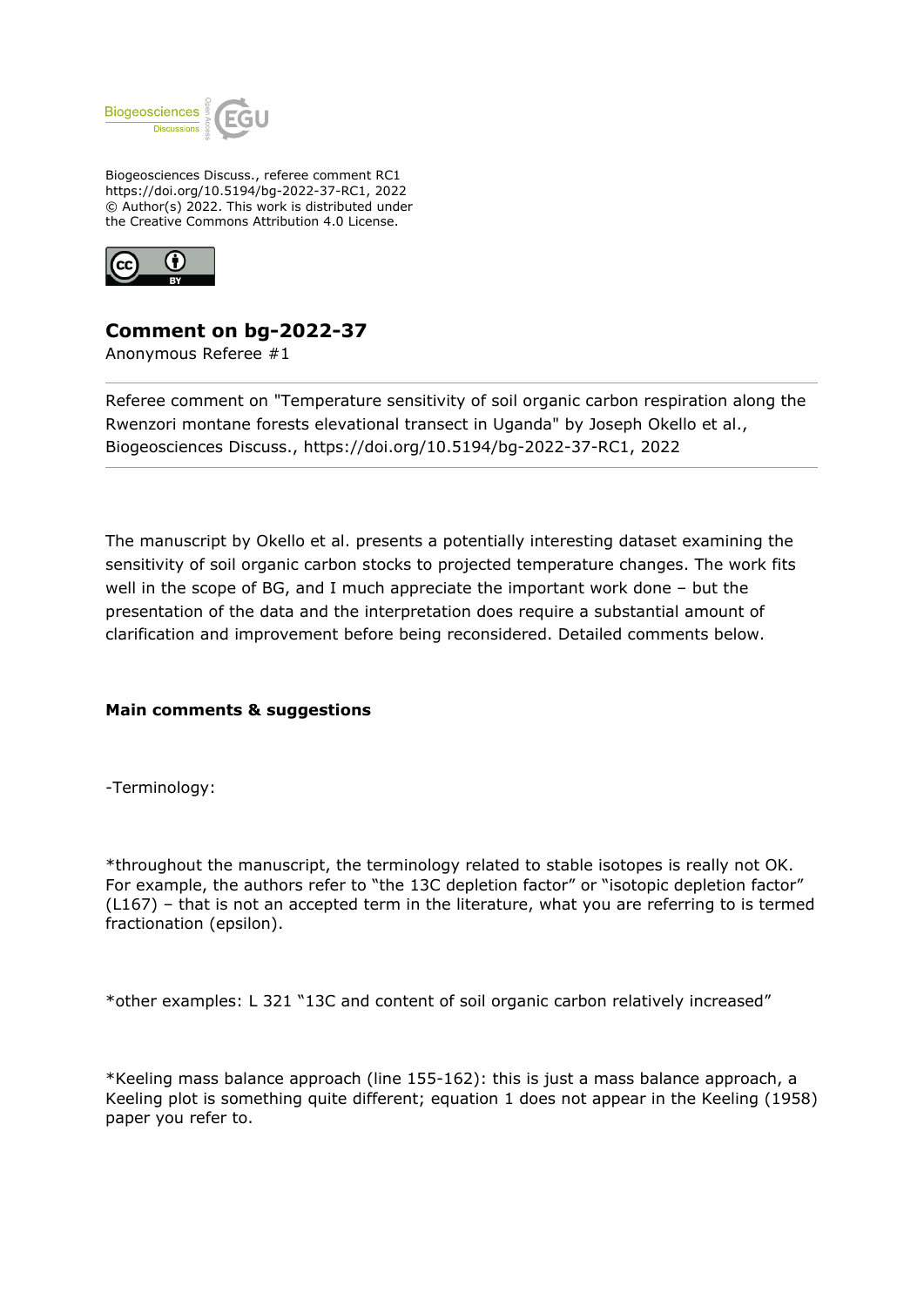\*L 146, 190, 289: "d13C isotopic composition": again, this is not appropriately phrased. Use either "d13C values" or "the C stable isotope composition" but not combinations of the two.

\*enrichment in 13C isotope (L478): enrichment in 13C

\*L373: d13CO2 --> d13C-CO2 or d13C of CO2

-PLFA data: there is a short section in the Methods outlining the extraction and derivatization of PLFA, and then basically nothing. No info on how PLFA were identified and quantified, no information on how the resulting data were treated – assigned to microbial groups etc. The data are presented later on as concentrations of PLFA representing grampositive, gram-negative bacteria, fungi, etc. but no information or references are given; no mention of this in the Methods, and very little real discussion of these data. Either add all this info, or remove them if the data don't contribute much to the story.

-precipitation: L101 : 7000 mm should be 700mm probably or something in that order of magnitude at least. The study sites cover a wide range of precipitation, and there is also a clear difference between Kibale and Rwenzori (as in: precipitation is higher in Kibale than at the lowest elevation along the Rwenzori transect)- however, the effect of precipitation on the data from the translocation experiments is not discussed at all; this should be worth some discussion.

-L111-116: No mention is made on whether samples were acidified to remove potential carbonates (or carbonates precipitation from the soil solution during soil drying). C/N ratios are reported but you need to specify whether these are weight/weight or molar ratios. For a proper interpretation of data, specify the reproducibility of your measurements (e.g. for d13C) and mention which standards were used. In Table 1, specify then if these concentrations refer to organic or total C. If total C, then you may want to add a note of caution in the interpretation of differences between d13C of soil C and CO2 produced.

-section 2.3: provide a description of how temperature was controlled during these incubations.

-section 2.3: mention how you coped with removing a 45 mL gas sample from your incubation jars: was this volume replaced with air while taking these samples, if not how was the pressure difference accounted for in your measurements?

-L208: why refer to the "slope of the CO2 concentration in function of time" ? If I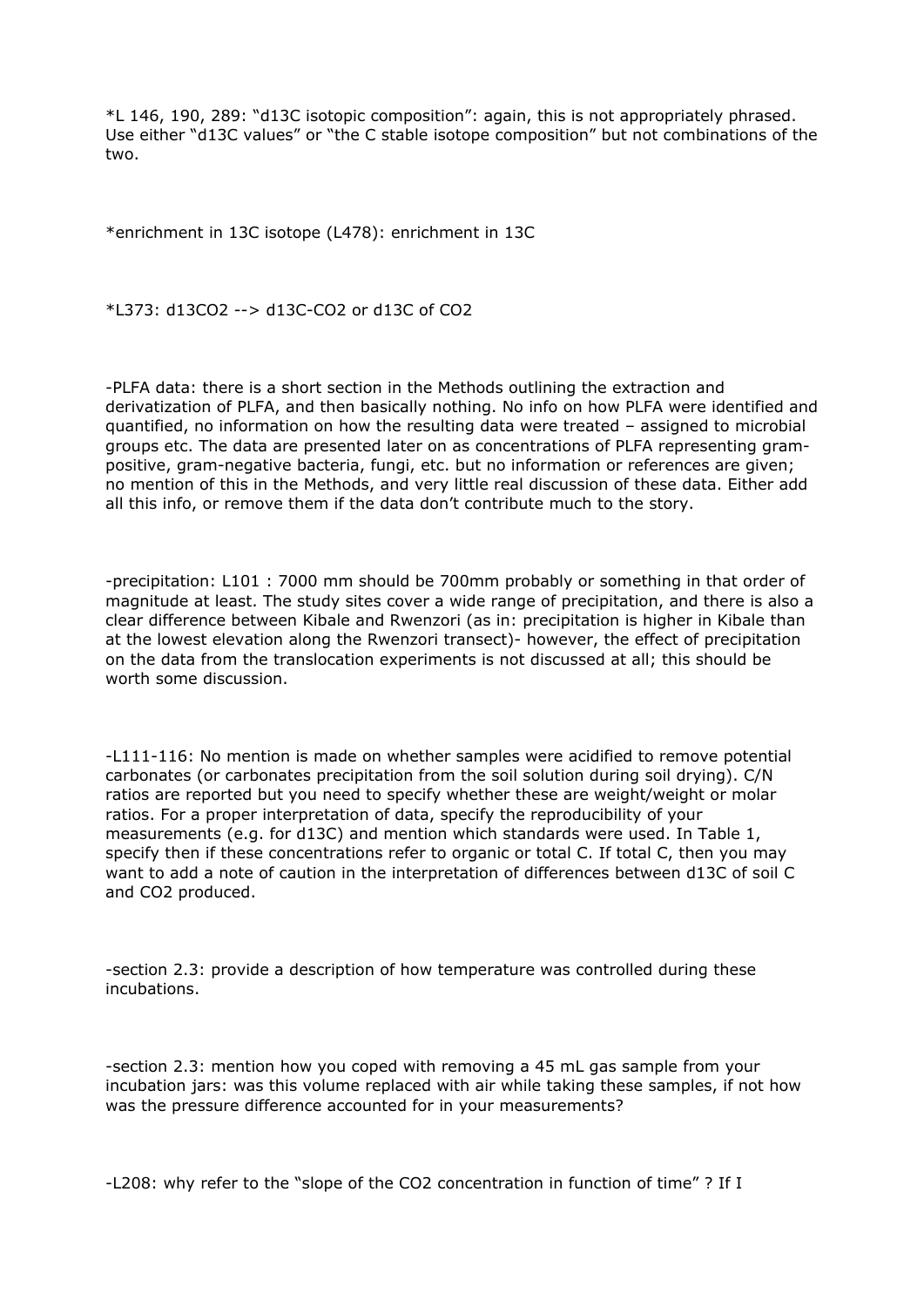understand well, you simply have measurement at the start and end of the incubation ?

-L199 and further: any reason to go for 50 mL jars here instead of 1 L jars (as in section 2.3) ? For the d13C measurements, it's important to convince the reader that the data you collected from these experiments are valid: you are in a closed system, where you sample gaseous CO2 for d13C analysis, but you also have an aqueous phase. CO2 will equilibrate between the two, and there is a (small) degree of isotope fractionation involved. The smaller the headspace volume compared to the volume of soil (and thus water), the higher the possible bias in resulting d13C-CO2 data if not accounted for. It might be negligible in your setup, but you need to provide arguments to show this.

-Section 2.5: while I am aware that much of the literature refers to soil CO2 flux measurements using closed chambers as "soil respiration", one should avoid keeping using this terminology in use; what is measured is not total in situ soil respiration but the diffusive flux of CO2 from the soil. This diffusive flux is governed by the gradient of CO2 concentrations / partial pressures and is thus influenced by e.g. porosity, water content etc. Part of the CO2 produced by soil respiration is lost via percolation and groundwater losses.

-Chamber deployment time (L224): 90 minutes seems excessively long for chamber closures, especially given the low chamber surface area. Pavelka et al. (2018, doi: 10.1515/intag-2017-0045) and other recommend much lower chamber closure times, in the order of 5 minutes. Were the chambers equipped with a fan to ensure proper mixing within the chambers ? If the CO2 increase was not linear, this has implications for your fluxes as well as d13C data interpretation. Not clear, by the way, if all d13C-CO2 measurements were made using a Picarro G2113, this is only mentioned for the t0 samples in section 2.3. If other CO2 samples were measured using other methods, add the necessary info (equipment, standards, reproducibility) to your Methods section.

-L237: linear regression: if you have 2 datapoints only, then avoid referring to this as 'fitting a linear regression to the concentrations over time'.

-L402-403: 'the SOC contents of warmed soil were relatively lower than those of control (soils) along the elevational transect': While Figure 4e may indeed suggest this, this does not appear to be the case for the lower elevation sites + even for the higher elevations the large error bars do not suggest that this difference is significant. Quantifying small changes in SOC stocks is challenging  $-$  if the difference is not statistically significant, then avoid phrasing in the way it is currently done. If you do feel confident that these are robust differences, you need to provide statistical justification + provide an estimated analytical error on your bulk density and %C (or OC, see elsewhere) data. The same comes back on L 484 where you claim that SOC was relatively lower in warmed as compared to control [samples] – if these differences are not significant then such statements should be rephrased; this is what others will pick out as conclusions in subsequent work.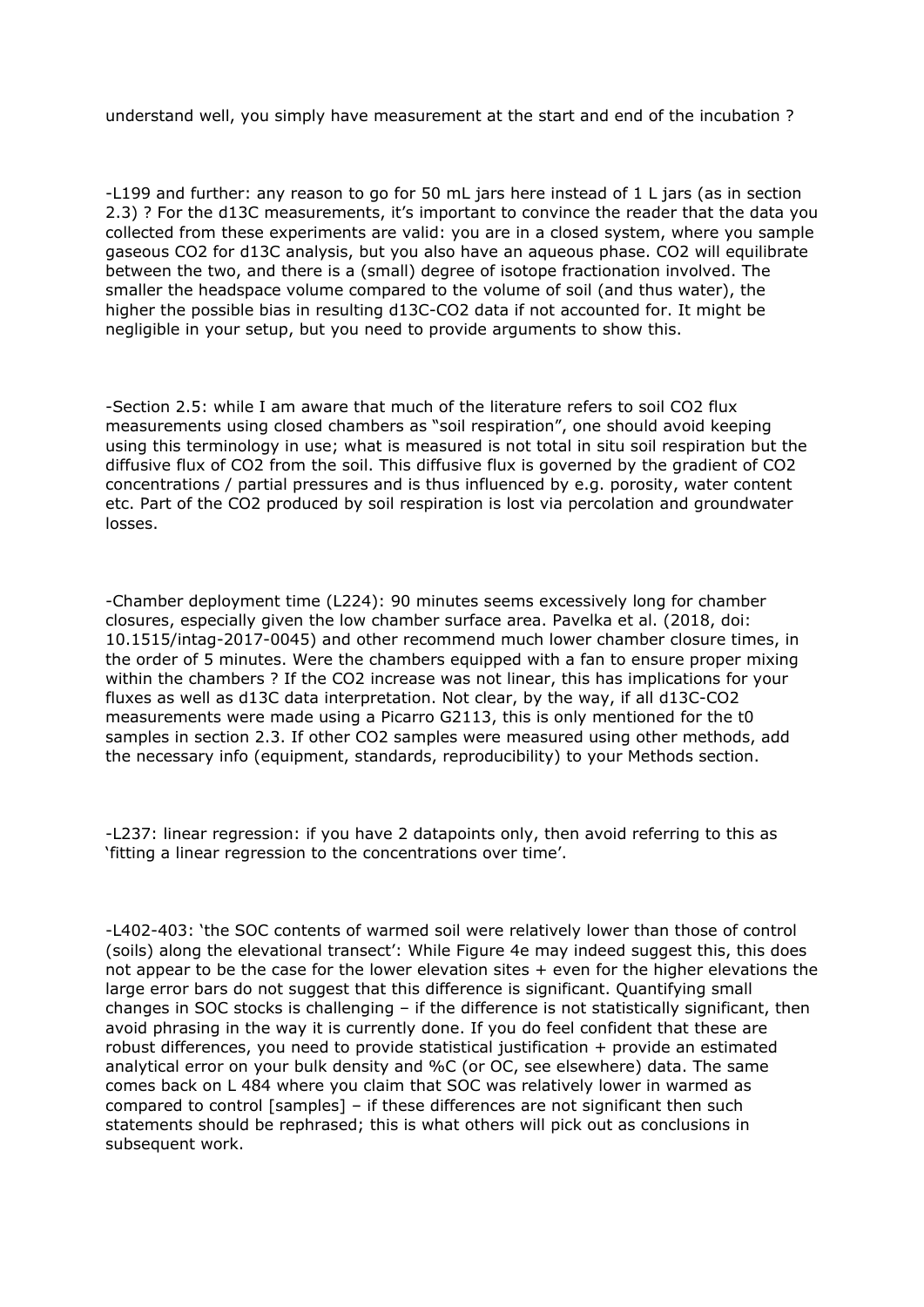-L403-404: the data presented in Figure 4f show a surprisingly large difference in d13C values , albeit with relatively high standard deviations. It would be good to provide statistics for this: for which elevations are these differences significant or not ? Again, I assume that for the high elevation sites, they are not statistically different – which should not be a surprise, as you have very organic soils here for which you would need to have a very high turnover rate to see any differences in d13C of the SOC pool after 2 years. You could likely do some back-of-the-envelope calculations here.

-Discussion, section 4.1. The discussion on differences in d13C between CO2 and soil (organic) carbon needs to be reconsidered. The current discussion assumes that there should be a relationship between rates of mineralization and isotope fractionation during respiration. On line 480, you refer to Amundson et al. (2003) to back up this idea – but this is a paper that only discusses nitrogen stable isotope ratios in soils. As far as I'm aware, there is no sound evidence in the literature that the degree of isotope fractionation (if any) during respiration would be related to either respiration rates, or temperature -as you hint at in the first paragraph of section 4.1. You also refer to Andrews et al. (2000) and Natelhoffer & Fry (1988) here, but these do not really back up such statements: (i) Natelhoffer & Fry merely demonstrate that the SOC pool is typically enriched in 13C as mineralization progresses, without unambiguously demonstrating via which mechanisms (selective mineralization or degradation, Suess effect etc – for an updated discussion see e.g. Ehleringer et al. 2000 Ecological Applications 10: 412-422 and subsequent literature); and (ii) Andrews et al. (2000) should be interpreted carefully here. Granted, they observed similar patterns for soils from FACE experiments and control soils, but note that they do not invoke kinetics in offering an explanation to their data: "The increase in respiration rate across the entire temperature range and the enrichment in 13C only at 4°C rule out a strictly kinetic explanation for the observed carbon isotope fractionation. In addition, there is no theory that suggests a very different ratio of reaction rates of 13C compared to 12C in slow versus fast reactions (Agren et al., 1996). We suggest that the shift in carbon isotopic ratios in respired CO2 is the result of a shift in the use of carbon substrates in the soil". Hence, likely better to refer to a shift in d13C or to "apparent fractionation" then to fractionation. Note also that they observed a strong change between the first days of incubations and subsequent days, and that there are some methodological aspects to consider when interpreting their data: high volume of soil (and water) compared to headspace, and complete flushing of the headspace with CO2-free air (which implies that CO2 dissolved in soil water remained and will re-equilibrate, this dissolved CO2 has a different d13C value that the headspace CO2, etc).

In short, this entire section at the moment lacks a solid empirical or theoretical basis to interpret differences in d13C data observed to the influence of temperature or higher respiration rates. The same holds true for how some of the conclusions are expressed, e.g. L 536-539: the statements made are not convincingly supported at the moment.

-L511-512: 'low soil moisture content limited microbial CO2 respiration at high elevations': I do not see such lower moisture content anywhere in the data. Given the strong gradient in precipitation, I would expect to see rather the opposite ?

-L528-530: "we showed that…": rephrase this, limit to what you really unambiguously demonstrate, relationships are not necessarily causal. For example, I do not see strong